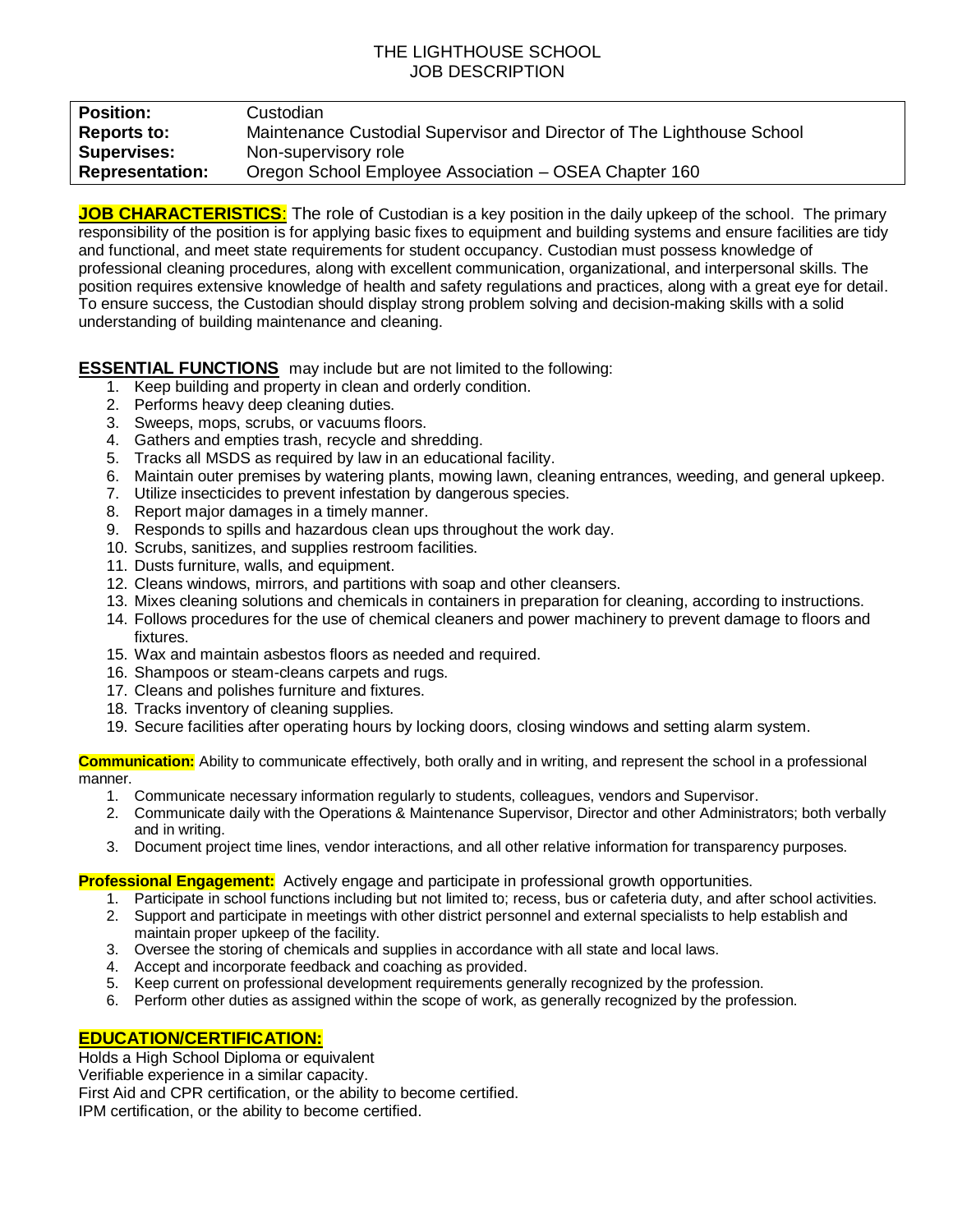## **JOB REQUIREMENTS/QUALIFICATIONS/TRAINING**

- 1. Maintains cooperative relationships with staff and the public.
- 2. Works harmoniously with other employees and deals tactfully with the public.
- 3. Ability to report to work on a regular and punctual basis, to ensure continuity of service delivery.
- 4. Possess any required state certification requirements.
- 5. Ability to pass criminal background investigation.
- 6. Demonstrated professional communication skills.
- 7. Demonstrated professional social skills.
- 8. Demonstrated ability and willingness to engage with school-age children.
- 9. Demonstrated ability to work with diverse children, including those with special needs.
- 10. Demonstrated ability to work effectively as a team member.
- 11. Demonstrated willingness to be held accountable for performance results.
- 12. Knowledge of use and maintenance of industrial cleaning equipment and appliances.
- 13. Knowledge of safe disposal of chemical liquids and other hazardous components.
- 14. Familiarity with basic landscaping.

## **PHYSICAL DEMANDS/WORKING CONDITIONS:**

Spends the majority of the day standing and sitting. While standing you may frequently hold objects while working. These can be held from waist level to slightly above the head. Must be able to walk through classrooms and be able to maneuver in tight spaces between desks. Can entail kneeling or squatting, stooping and bending from 50-70 degrees at the waist on an occasional to frequent basis on a given day. Reaching at, below or above shoulder height with the dominant upper extremity and may require trunk or neck rotation to look around.

May be required to do playground/yard duty, which involves walking on even and uneven surfaces including pea gravel and negotiating a 6" curb.

Use of computers, overhead projectors, TV, VCR, etc. When working with equipment it may also be necessary to forward bend, squat, and/or kneel. It is occasionally necessary to lift and carry boxes weighing up to 100 pounds for up to 200 feet away.

Must sit on an occasional basis. This is done at the desk with forward bending from the waist, leaning on the forearms, and looking down which requires neck flexion. It is necessary to grasp and manipulate pens, markers, scissors, staplers, etc., either occasionally or frequently, depending on the day. Requires the ability to climb or balance on counters, step- ladders or chairs and roofs.

This position works in a variety of settings including classrooms and outdoors and may experience heat or cold extremes as well as fumes, odors, dust, and noise level is moderate to loud. Moderate to high stress level.